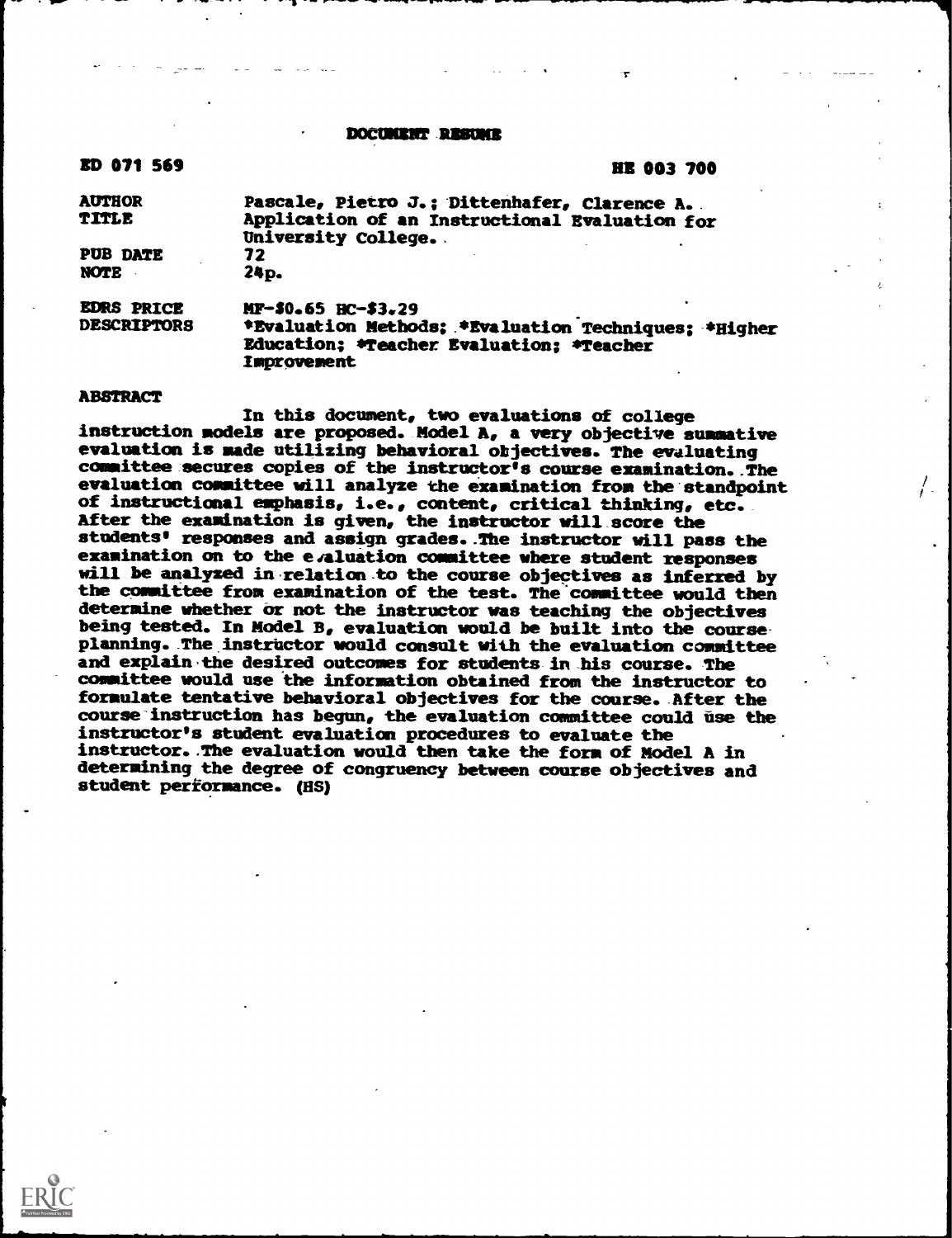FILMED FROM BEST AVAILABLE COPY

# APPLICATION OF AN INSTRUCTIONAL EVALUATION

# FOR UNIVERSITY COLLEGE

Pietro J. Pascale Youngstown State University<br>and and<br>Clarence A. Dittenha Rutgers University<br>1972

ħ,

1

U S. DEPARTMENT OF HEARE<br>U S. DEPARTION & WELFATON<br>EDUCATION EDUCATION REPROY<br>EQUELCE OF HAS BEENED FORIG **a**WELTION GEPRO US EDUCATION CONCERN FROM ORIGINAL AND RECIVED ON OTHER THAN ON CHANGE THE CATALOG OF THE CATALOG OF THE CATALOG OF THE CATALOG OF THE CATALOG OF THE CATALOG OF THE CATALOG OF THE CATALOG OF THE CATALOG OF THE CATALOG OF T THIS DOCUMENT AS RENZATION OPIN-**EDUCE OF THE RECEIVED ORIG-<br>INSPECTED THE RECEIVED ORIG-<br>INSPECTIVE OR OROR VIEW OR OPIN-<br>DUCED EXACTOR OR OF NECESSARILY**<br>THE PERSON OR NOT NO NOT NECE OF EDU-<br>THE PERSON OR NOT NECE OF EDU-<br>INATING STATED OF FIO AG POLI ION FOR DO NOT NECE OF EUROPENT OF REPRESENT OF FICTION OF POLICY<br>INATING TATED DECICAL OFFICE<br>TONS STATED OF CATION OF POLICY<br>CATION POSITION OF POLICY<br>CATION POSITION OF

ED 071569

š.

モットロン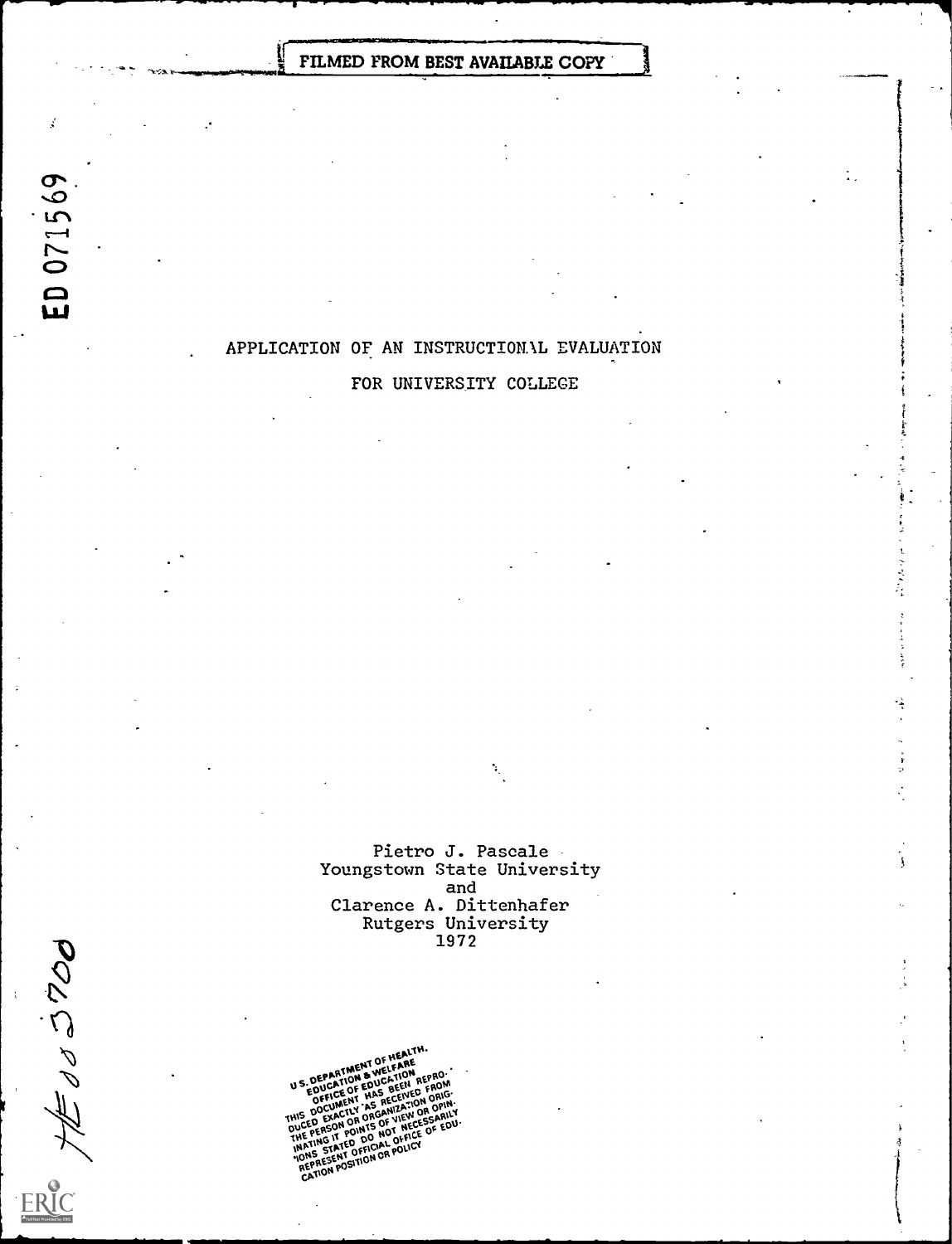## Abstract

Two evaluation of college instruction models are proposed. The proposed summative evaluation Model A is . developed and examined in a real situation at University<br>College. The situation is a Small Business Management The situation is a Small Business Management course.

## Part I

#### Context of the Evaluation Problem

Many instructors closest contact with evaluation is -the assignment of a grade at the end of a semester. Even the grading procedure is simplified when a pass - fail system is adopted. Other instructors may evaluate their instruction by overall subjective inferences based on papers submitted by students at the end of the semester. Still other instructors use various unsystematic schemes and label them evaluation. But are these activities evaluation? Few university college instructors would sub e (1999).<br>1990 - Johann Barnett, amerikansk forbinding.<br>1990 - Johann Barnett, amerikansk forbinding. mit to one or all of the above procedures as a basis for promotion decisions.

Unfortunately evaluation precipitates anxiety in instructors because it is usually tied to goals of merit, worth, and value (Scriven, 1967). Thus, the major objection to systematic evaluation is that value judgments must be made and these are essentially subjective and not scientific. However, there is no support for the conclusion that educational evaluation is less than a fully appropriate goal for applied science (Atkin, 1963).

If as "professional" educators we believe scientific inquiry can be applied to our evaluation endeavors, what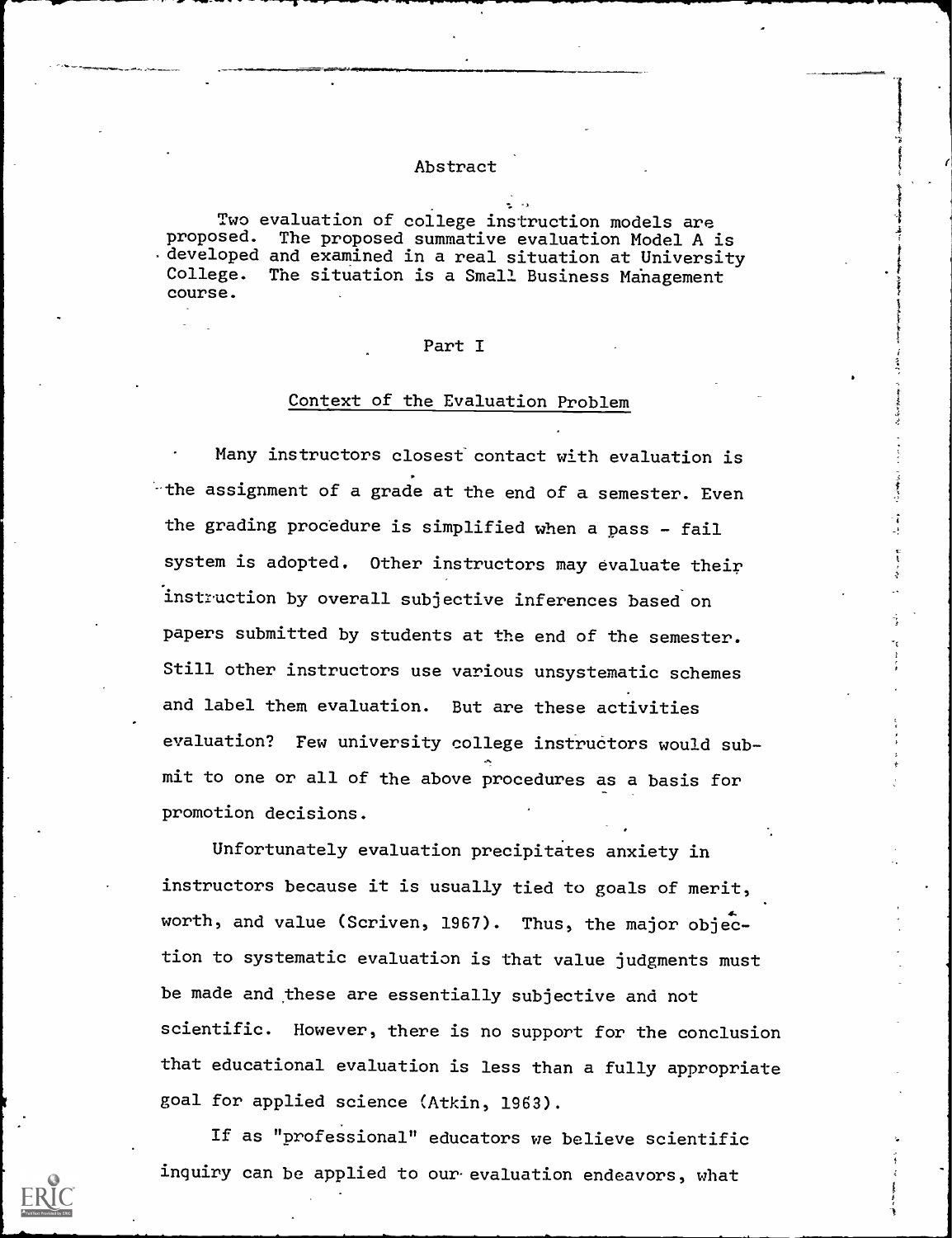avenues of attack are available? To attack the problem from a somewhat theoretical base might provide some insights into the two models developed later in the paper. For purposes of evaluating instruction, evaluation procedures can be viewed as representing a continuum of objectivity.

At one end of the contiruum are the proponents of evaluating instruction (and instructors) by applying a set of absolute standards which will somehow be obvious to the educator (Scriven and Stake, 1968). The absolutist approach would probably provoke the largest outcry from potential clients. However, the absolutist's position removes the necessity of the evaluator to consider the individual instructor's or the institution's educational goals. Any instructor who feels threatened by evaluators holding absolute standards would be ignored or at least discounted. The absolutist's model would use a team of specialists to determine educational goals and practices where individual evaluators are unable to do so.

The absolutist's model is not without it consequences, the most obvious being that many instructors would be unwilling to cooperate and work with evaluators (not having formulated evaluative standards). Most educational institutions look rather unfavorably (irrespective of the economic efficiency of the evaluation) on the absolute standard's model. Any results from such an approach are certain to be inconclusive and meaningless, primarily due to the lack of general agreement on educational standards (Stake, 1968).

 $-2-$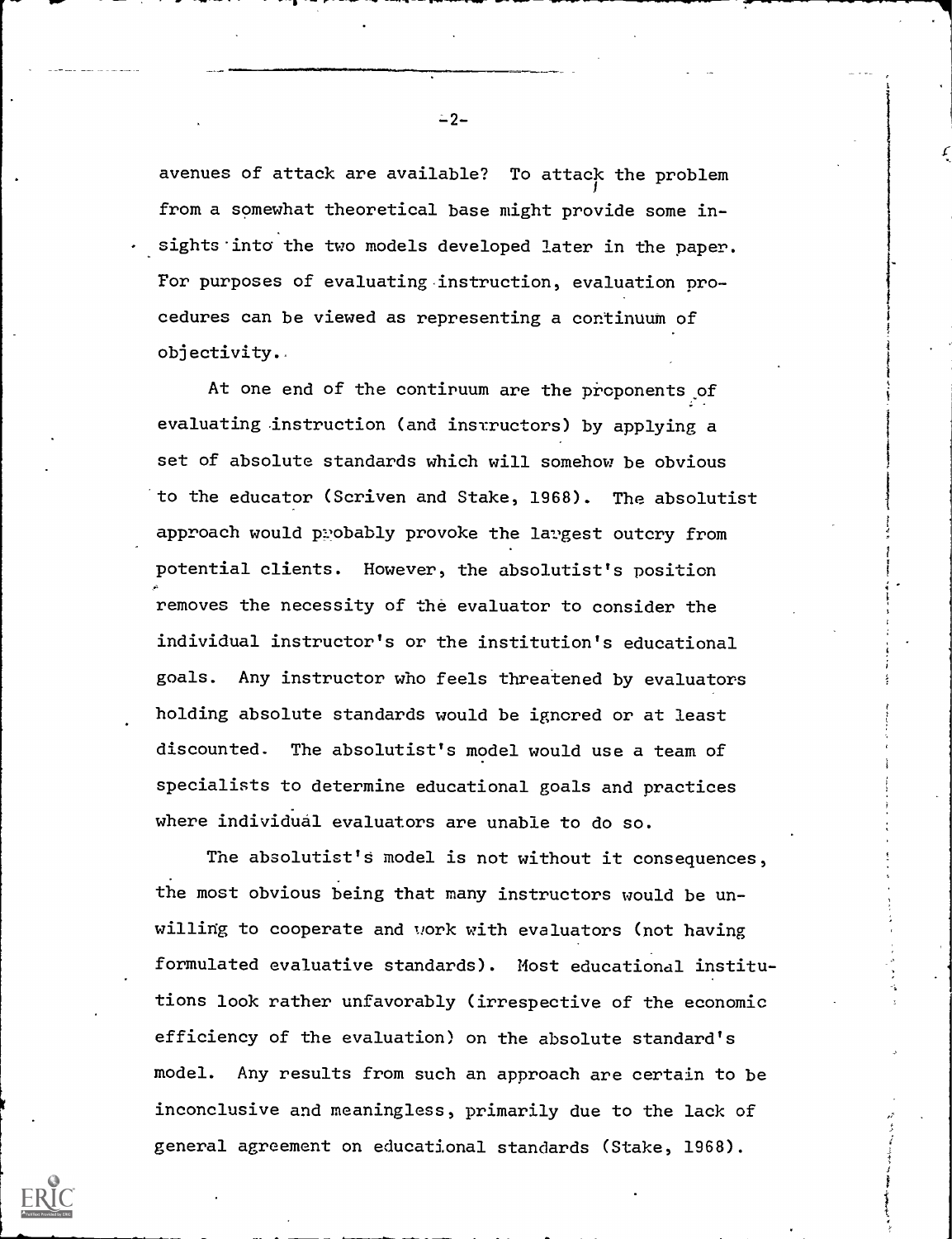The absolute standard's model does not appear appropriate for evaluation in University College.

-3-

At the other end of the objectivity continuum, one is confronted with the subjectivist's model. The rationale is that evaluation is conducted by the teacher with the help of the class and of their joint effort, however subjective, is successful to the extent it results in decisions which turn out to have educative consequences (Thelen, 1969). The model would probably find much favor with sociologists because much emphasis is placed on group processes. The student becomes a non-individual in the aspects of the classroom regarded by the instructors as being relevant.

The model becomes a cooperative feedback evaluation loop. Proponents contend the subjective procedures by the group get at the same basic discipline of evaluation as vigorous testing, i .e., the nature of discrimination, identification of prototypical situations. The instructor in the subjective model addresses himself to diagnosing and trouble-shooting the role'of the student. More precisely, he is defining, delimiting, correcting, activating, and reinforcing that role (Thelen, 1969). Because of the declared purpose of the proposed evaluation in University College, the subjective model is not appropriate.

### The Proposed Models

After discussion with evaluation committee members on the University College staff, it became evident that "middle-

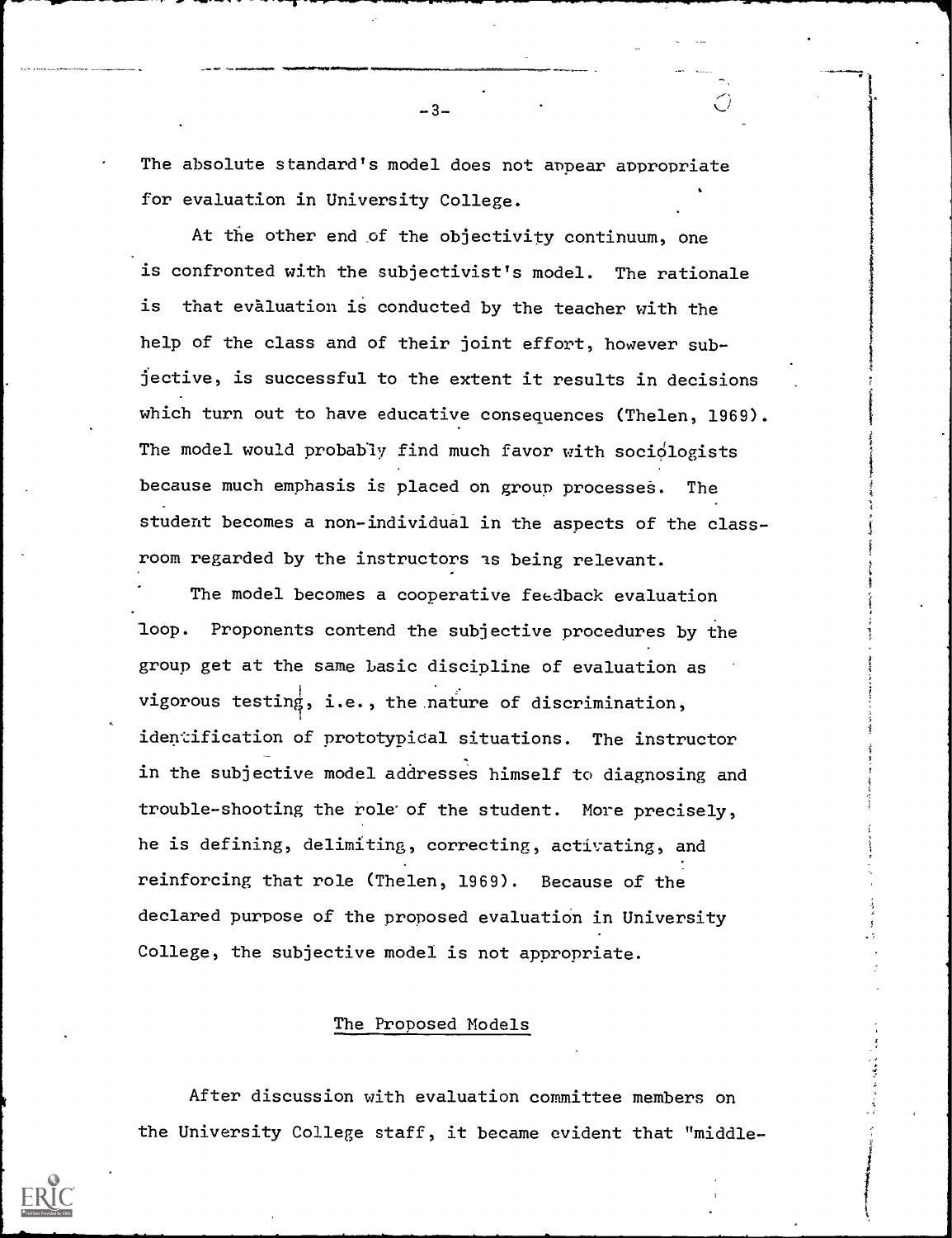of-the-road" (relative to the objectivity continuum) models might be appropriate. The models involve the use of behaviorally stated objectives. The models require the statement of the instructor's course objectives in terms of measurable student behavior. The evaluation becomes the process of relating antecedent conditions to outcomes and outcomes to objectives (Stufflebeam, 1966).

## Proposed Evaluation Model A

In Model A, a very objective summative evaluation is made utilizing behavioral objectives. The evaluating committee, as designated by University College, secures copies of the instructor's course examination (probably final or mid-term). The instructor will have noted the desired student responses and scoring for each question. The evaluation committee will analyze the examination from the standpoint of instructional emphasis, i.e., content, critical thinking. The approximate percentages of instructional  $\epsilon$ emphasis should provide the evaluators with insights into the instructor's course objectives.

After the examination is given, the instructor-will score the students' responses and assign grades. The instructor will pass the examination on to the evaluation committee. The student responses will be analyzed in relation to the course objectives as inferred by the committee. The rationale for the model lies in the assumption that the student scores on the examination items is a reflection of instructional emphasis. The degree of congruency between the inferred

 $-4-$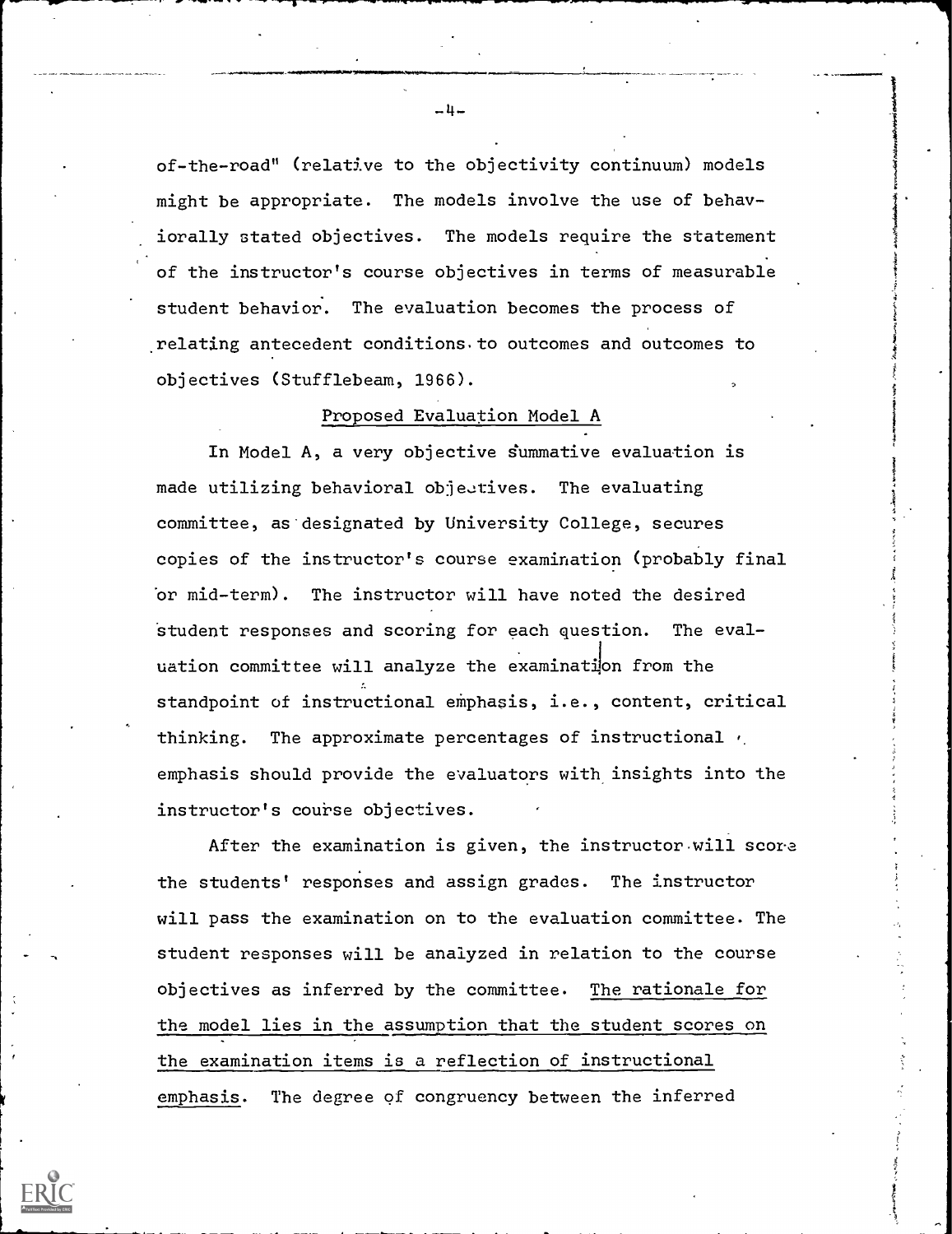objectives of the evaluation committee and those reflected in the student s' scores represents the evaluative data for the course. From the data, several conclusions are feasible: (1) high congruency indicates agreement between instructional emphasis and course objectives, and (2) low congruency i ndicates the test is not measuring the course objectives; the instructor is not testing the objectives being taug ht; or the instructor is not teaching the object-Ives bein g tested.

The evaluation committee would use the objective data from th e above model co make an evaluative judgment of 'teache r effectiveness. There are inherent problems in the model mode 1 would stultify the curriculum to a set of behavioral obi ectives. A more common argument when objective data is s ught is the eventual defining of instructional goals . One argument could be advanced that use of the around a test, i.e., teaching the test. These and others are legitimate arguments against the proposed model. However, the model does not attempt to remove individual instructor initiative and creativity. The model attempts to provide a systematic procedure for removing a portion of the subjective judgment inherent in all evaluation.

# Proposed Evaluation Model B

The evaluative procedures in the second model are probably oriented toward a formative evaluation. In other words, evaluation would be built into the course planning. The in-

-5-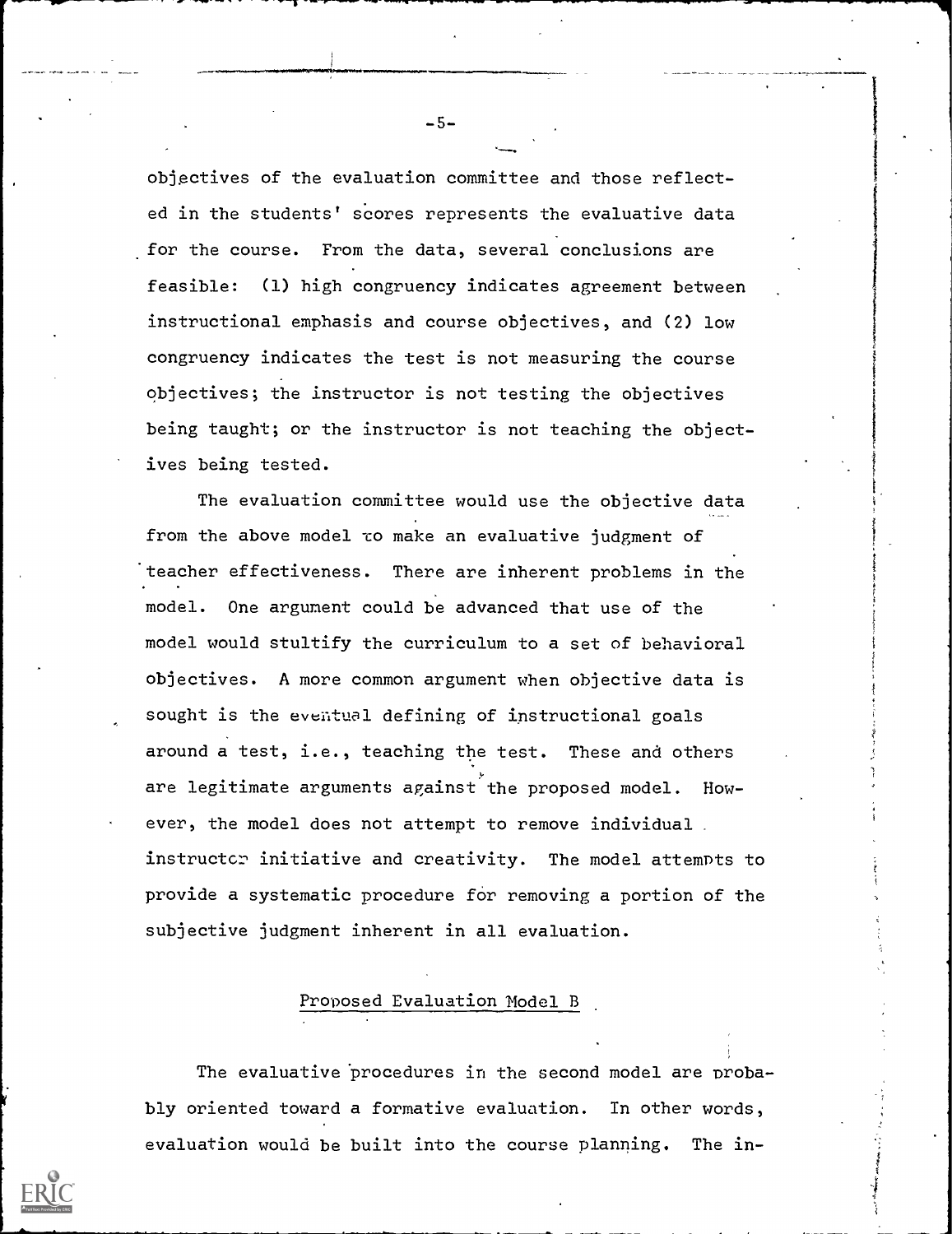structor would consult with a committee (possibly the evaluation committee) and explain the desired outcomes for students in his course, i.e., content, critical thinking.

The committee would use the information obtained from the instructor to formulate tentative behavioral objectives for the course. Since course content varies among courses, the individual instructor would supply the measurable criterion for the committee's proposed objectives. A second meeting with the instructor might result in mutual agreement on course objectives. The instructor individually or in cooperation with the committee would formulate the instructional procedures necessary to accomplish the course objective.

After the course instruction has begin, the evaluation committee could use the instructor's student evaluation procedures (test papers, etc.) to evaluate the instructor. The evaluation would take the form (as in Model A) of deter-' mining the degree of congruency between course objectives and student performance.

Objectifying the data would provide information for the evaluation committee's consideration. More importantly, the information (especially when gathered before the end of the course) would provide feedback to the instructor and make instructional revisions possible before the course terminates.

Because of the behavioristic approach used in both models, the same arguments advanced against the use of Model A could be applied to Model B. However, the instructional

-6--

the contract of the contract of the contract of the contract of the contract of the contract of the contract of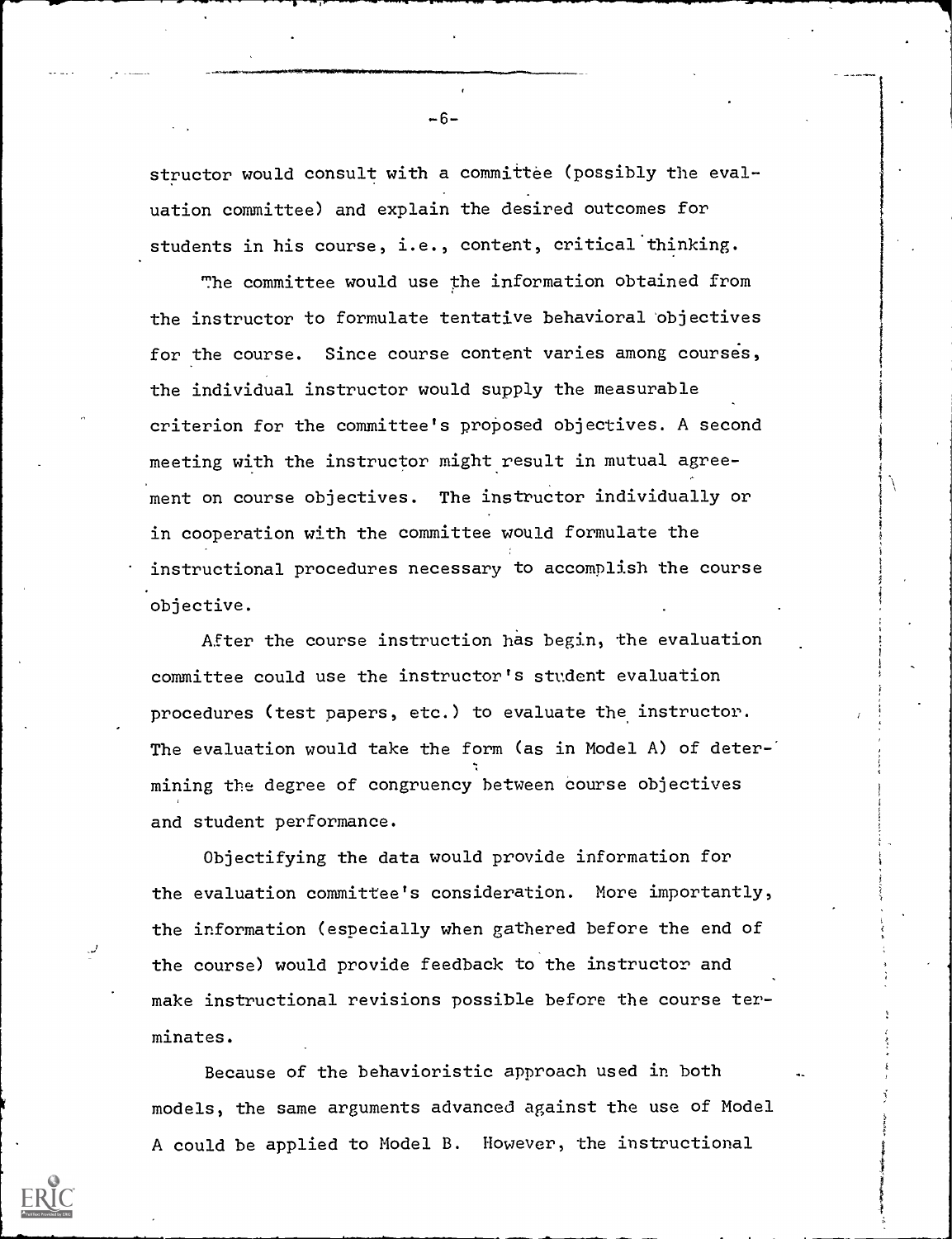improvement possibilities implicit in the latter merit consideration.

# A Supplementary Evaluative Procedure.

Many instructors teaching non-empirical courses claim extensive knowledge of student performance because of classroom participation. In many classes, this very subjective information becomes a part of the student's final grade. It is very difficult to question the instructor's judgment because usually the instructor maintains no written record of the evaluation.

r

The rating scale below might be one way of validating or invalidating such procedures. Before giving a major test, the instructor would rate each student or the attached (or similar) scale. After administering the test, the instructor would score the individual tests. However, the identity of each student's test would remain unknown (to the instructor) until after the tests were scored. A comparison could be made between the instructor's pre-test ratings and the studert's actual test performance. High agreement between the two measures would tend to confirm the subjective judgments of the instructor about his students. Low agreement would indicate the invalidity of the procedure.

The above procedure might be incorporated into the pro- : posed models and provide additional information for an evaluation of instructor effectiveness.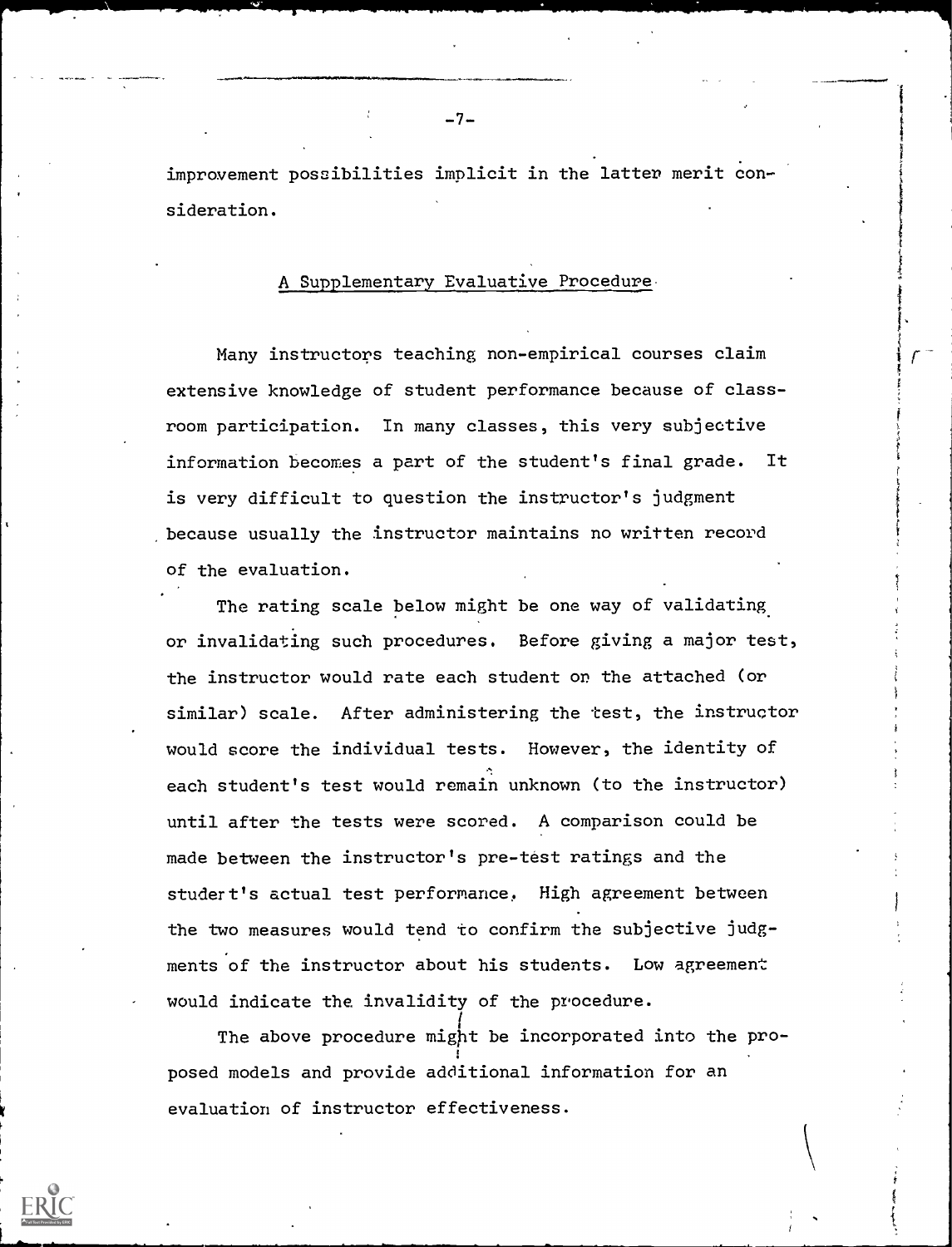### A SPECIMEN SUBJECTIVE RATING SCALE FOR COURSE EVALUATION HISTORY OF PHILOSOPHY (UNIVERSITY COLLEGE)

Subjective Rating Scale

Rate **comes and the statements** listed

Student's Name below. The rating is a subjective estimate of the student's understanding of the basic concepts being taught in the University College course entitled "History. of Philosophy".

Directions: Please encircle the code letter best reflecting your judgment of the student's understanding of the basic concepts taught in the course. The letter code is as follows:

- $A -$  Strongly Agrees  $\alpha$
- B Agrees
- C Undecided
- D Disagrees
- E Strongly Disagrees

| 1.  | The student demonstrates measurable prior under- A B C D E<br>standing of philosophical thought.       |           |  |   |  |
|-----|--------------------------------------------------------------------------------------------------------|-----------|--|---|--|
| 2.  | The student expresses a negative attitude toward A B C D E<br>philosophical ideas.                     |           |  |   |  |
| 3.  | The student has insufficient ability to integrate A B C D E<br>and contrast historical philosophies.   |           |  |   |  |
| 4.  | The student possesses an acceptable ability to<br>apply philosophical thought to current problems.     | A B C D E |  |   |  |
| 5.  | The student is able to orally present his<br>thoughts on philosophical issues.                         | A B C D E |  |   |  |
| 6.  | The student's oral responses indicate a very<br>limited understanding of philosophy.                   | A B C D E |  |   |  |
| 7.  | The student integrates and contrasts historical<br>philosophies quite naturally.                       | A B C D E |  |   |  |
| 8.  | The student sees no relationship between philoso-<br>phical thought and solving current problems.      | A B C D E |  |   |  |
| 9.  | The student expresses a positive attitude toward A B C D E<br>philosophical ideas.                     |           |  |   |  |
| 10. | The student lacks sufficient confidence to<br>orally express his thoughts on a philesophical<br>issue. | A B C D   |  | E |  |

-8-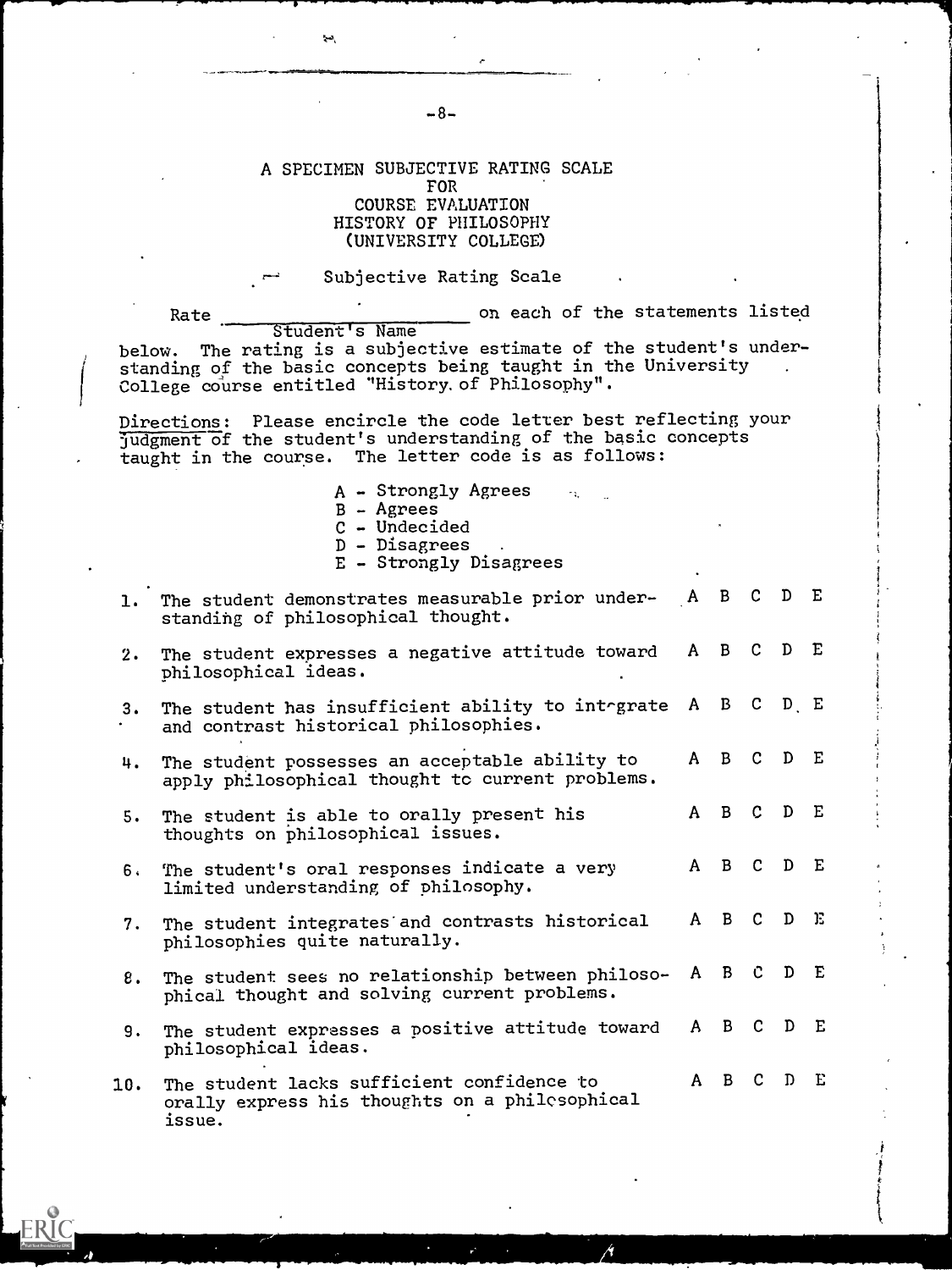## SUMMARY

The nature of the instructor evaluation effort in . University College, being one part o'f a developing promotional apparatus, will make any evaluative procedure offensive to some. However, the proposed models as developed in this paper merit the evaluation committee's consideration. Evaluation is difficult under the most beneficial conditions. The situation in University College is certainly not the most conducive setting for good evaluation.

Most "experts" define evaluation somewhat differently. There is, however, almost universal agreement about the "value judgments" necessary at some point in all evaluation. The individual(s) given the responsibility for the judgmental part of an evaluation must have supportive evidence for their decision. Objective information removes much of the evaluator's personality from his decisions. The information is less open to challenge than is normally true of very subjective evaluation.

The proposed models present ways of getting objective information for evaluation. The University College staff must decide whether they are interested enough in evaluation to incorporate the evaluative procedures herein described. Cronbach (1963) states, "The greatest service of educational evaluation may be to identify aspects of the course where revision is desirable."



 $-9-$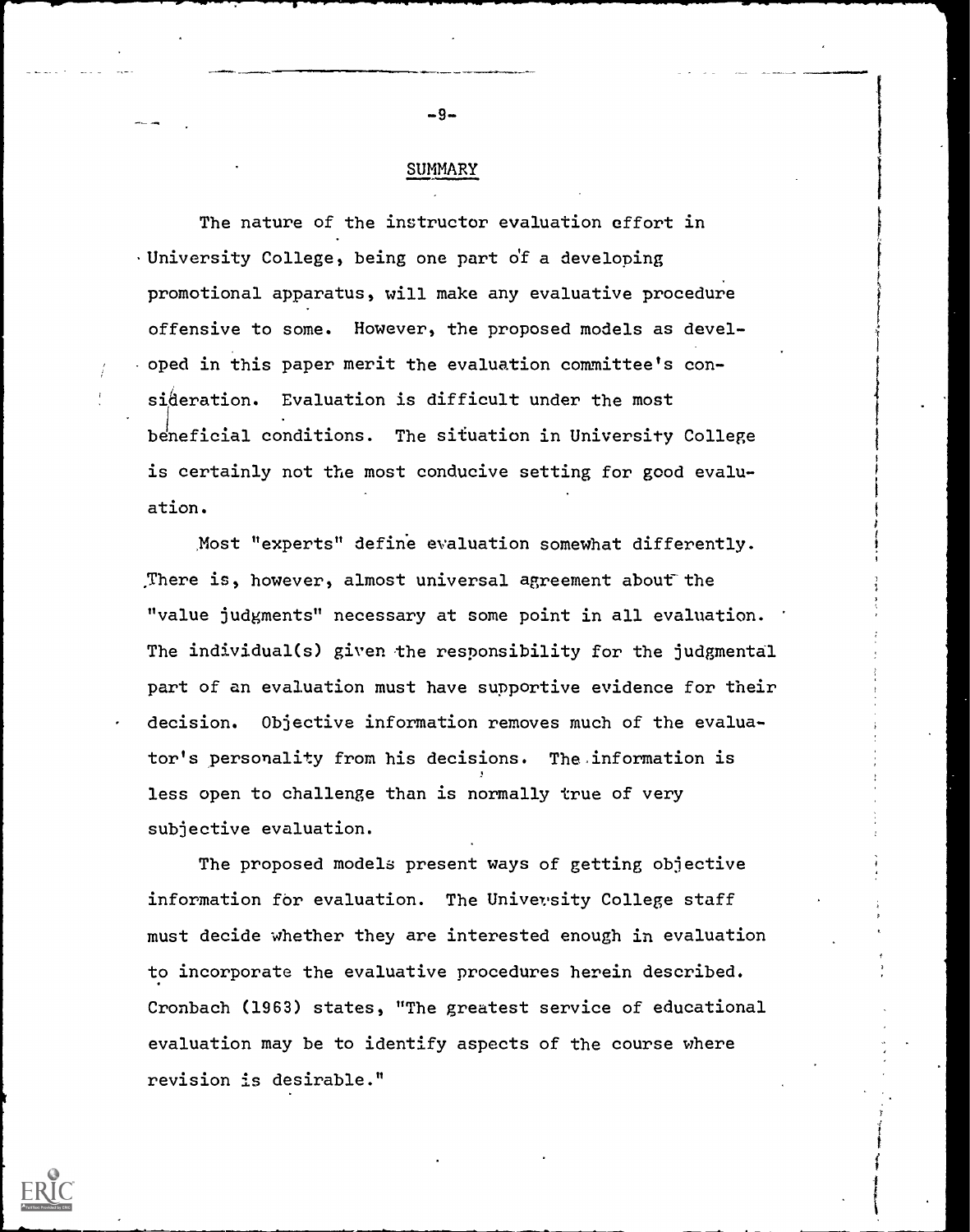$-10-$ 

#### Part II

### Application of the Proposed Model A

Part II of the report applies the proposed summative evaluation Model A to a University College situation. The situation is a Small Business Management Course. The authors of the report have assumed the role of evaluators.

## Step I - Examination Analysis

A copy of the mid-term examination in Small Business Management was sent to the evaluators by the instructors. The committee analyzed the examination in terms of instructional emphasis as proposed in the model, i.e., content, critical thinking, transfer. The analysis follows:

The Small Business Management test is neatly divided into two parts. Part I contains items specifying the content area. Part II contains items which tap the domain of critical thinking. Part I has a maximum of approximately 40 points. Students are given a choice of any four of the five questions. The first four questions are basically content oriented questions and the fifth question has been labeled by the evaluators as one requiring critical thinking. Question 5 was worth 12 points. Most students elected not to answer the apparently difficult question 5.

Part II has a keyed total of 60 points. As in Part I, the students are given a choice of two of the three questions (case studies). The student is required to answer three of four questions relative to each case study. Thus, each case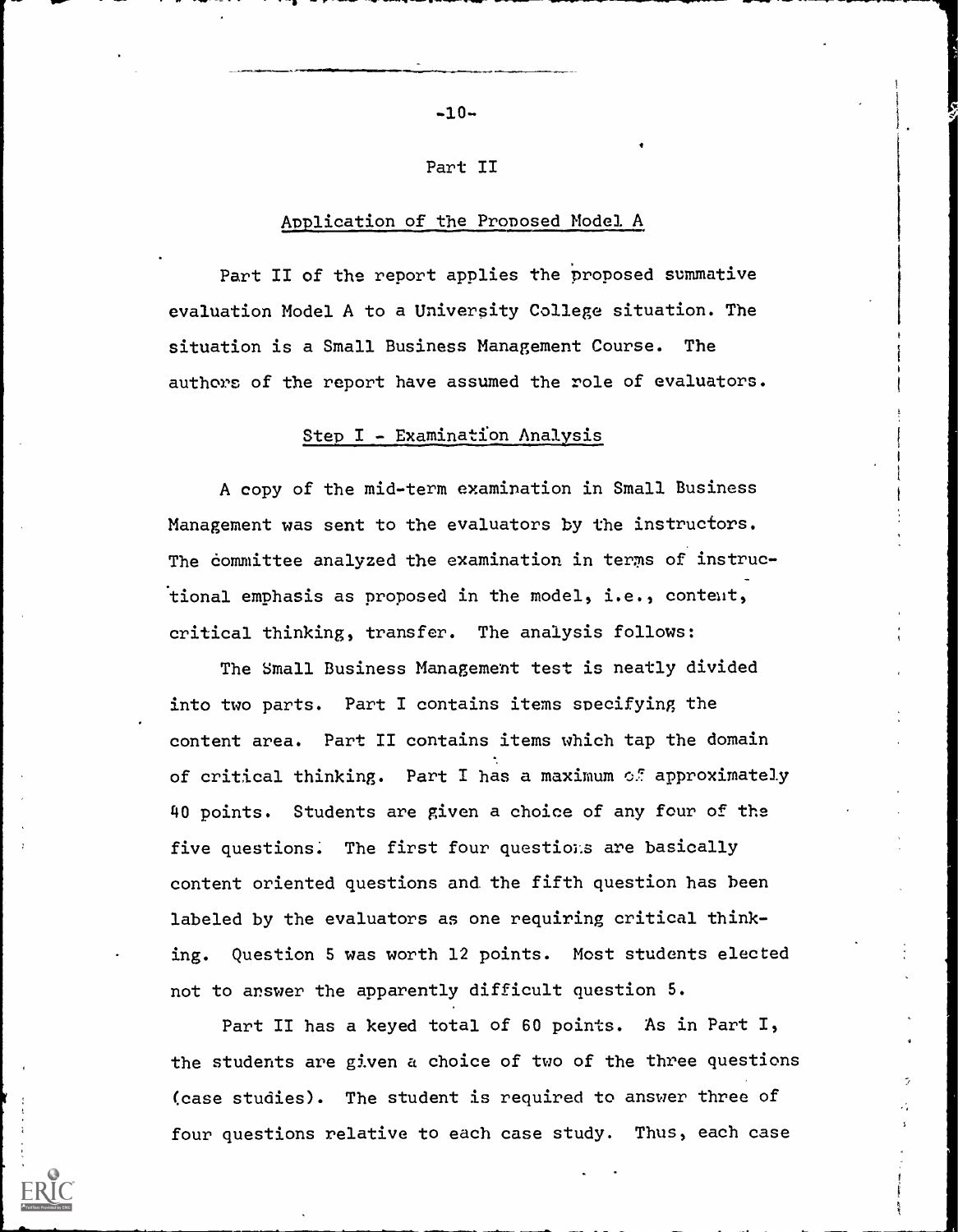study is worth a total of 30 points and the maximum total r for Part II is 60 points. An analysis of the mid-term examination reveals that 40% of the emphasis is on con- . tent and 60% is on critical thinking.

1

The use of case studies in Part II is a clever device to break out of the content domain into the realm of critical thinking. Since only 40% of the mid-term assesses content skills, the instructor has avoided the most serious pitfall of a teacher designed test, viz. too many items requiring only rote recall of information (Thorndike and Hagan, 1969).

The instructor has three case studies in Part II and the student chooses two. The only caveats are: (1) to make sure there is equal weighting (which there was in Part II but not in Part I) and (2) all options are tapping the same cognitive domain.. In Part I, for example, the direction to the student is to select four of the five questions. Four of the five questions are directed at content and one is directed at critical thinking. The student may avoid without penalty question 5 and consequently not give an answer for probably the most intellectually difficult item in Part I. It should be noted that the evaluators did not feel any instructional emphasis was directed specifically toward transfer learning.

The level of difficulty of this exam was generally assessed by comments from several psychometricians and several business majors. The strategy employed was simply one of consensual validation - the consensus being that the exam

 $-11-$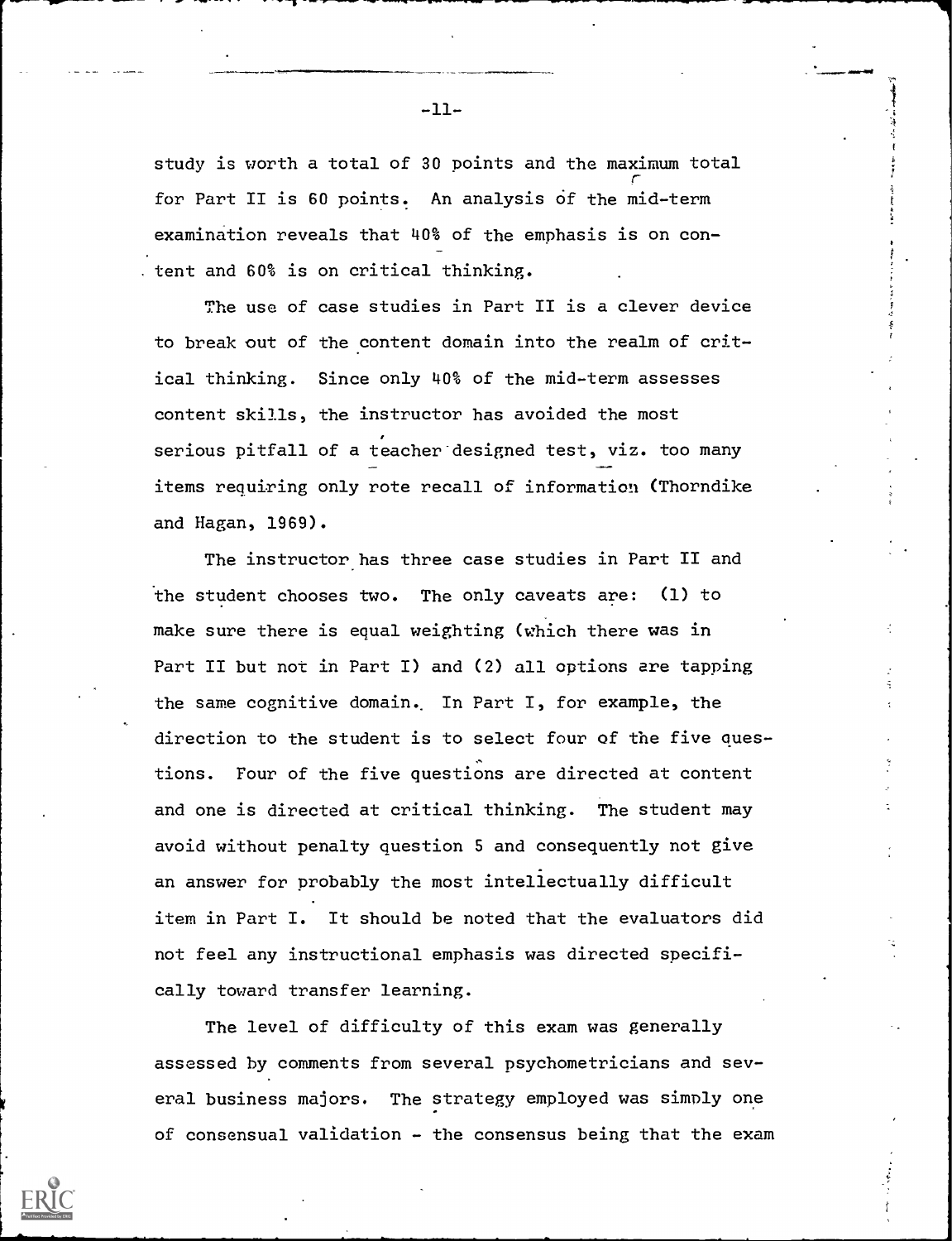whether the level of difficulty of the exam matched the potentia) of the students required to take the exam. No comment Is made concerning the last point due to lack of information.

There are several very commendable features of this exam: (1) directions are very explicit, (2) format is orderly, (3) questions are framed in such a way as to elicit a short answer response, (4) questions are not too long and there is no ambiguity, (5) excellent use of the case study approach requiring critical thinking, and (6) reasonably fine scoring key.

### Step II - Analysis of Student Responses

Tables I and II present a statistical analysis of some of the more relevant characteristics of student responses on the Small Business Management test. Additional analysis revealed that the percent of total test mastery in Part I is 72. The percent of mastery.in Part II is 78.

From an inspection of the distribution of scores, it seems that there is a negatively skewed distribution. A  $X^2$  goodness of fit test can settle the hypothesis of normality, but we have not applied the test and we are making our decision on a graphical interpretation. The negative skew usually occurs when the mean < median < mode. Classical psychometric theory would state that the test was too easy if there was severe negative skew. However, our

-12-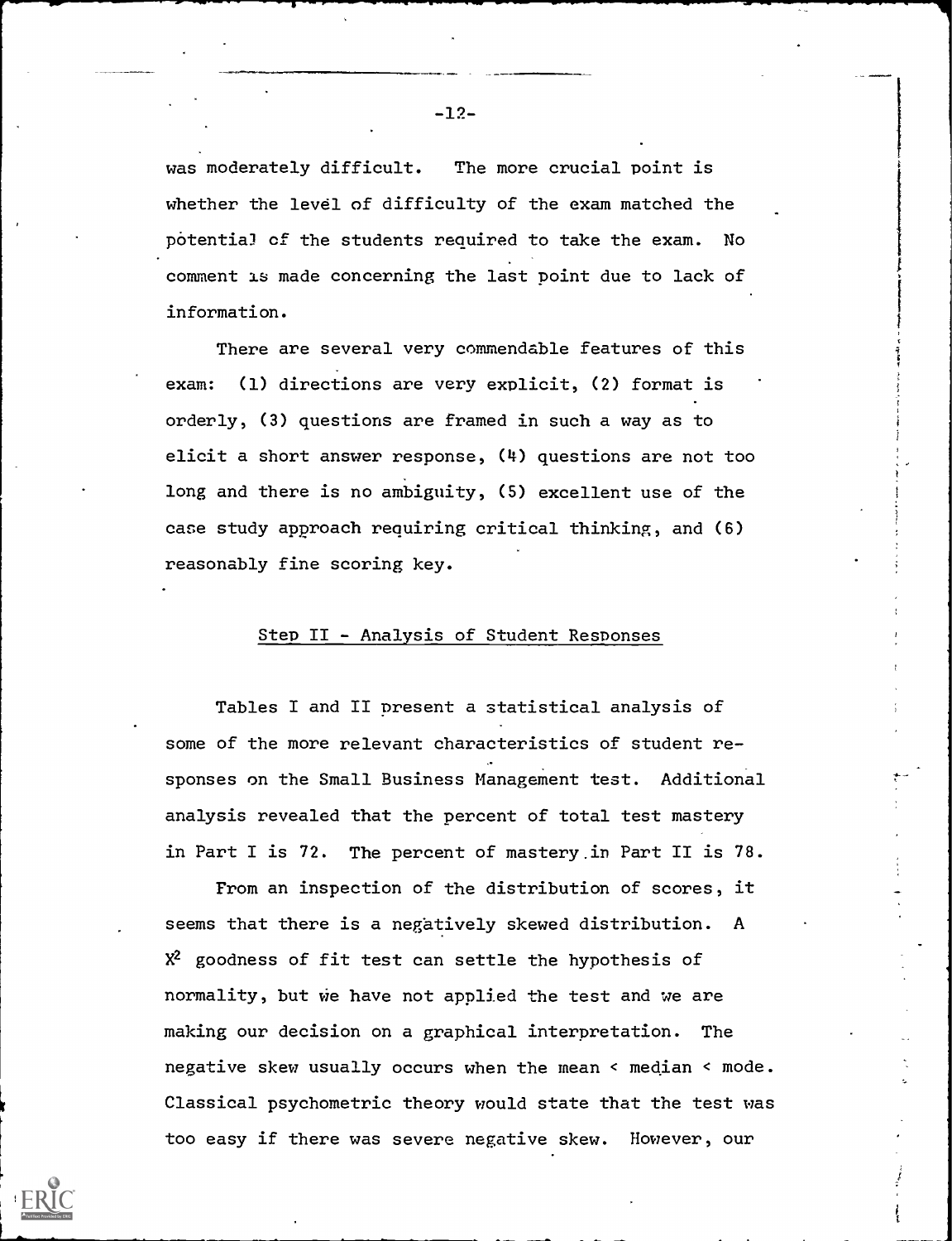$\frac{1}{2}$ rje<br>1

 $\mathcal{L}$ 

1

|    | mode<br>medi<br>mean<br>ρ<br>5 |     |
|----|--------------------------------|-----|
| Ħ. | -11                            | -11 |
|    | 8<br>2<br>2<br>2<br>2<br>2     |     |

 $\ddot{\cdot}$ 

|                                                                  |                                                                                   |                                                                                           |                                                                             |                                                                                                                                                                                                             |            |                                                       |                         |                          | DATA                                             |                     |   |  |
|------------------------------------------------------------------|-----------------------------------------------------------------------------------|-------------------------------------------------------------------------------------------|-----------------------------------------------------------------------------|-------------------------------------------------------------------------------------------------------------------------------------------------------------------------------------------------------------|------------|-------------------------------------------------------|-------------------------|--------------------------|--------------------------------------------------|---------------------|---|--|
| content :<br>critical<br>skills<br>1 thinking<br>$7287$<br>$789$ | Mastery<br>sores<br>(percent<br>o<br>Fo<br>$\Omega$<br>1as<br><b>G</b><br>correct | transf<br>content :<br>critical<br><b>Q7</b><br>skills<br>L thinking<br>49<br>000<br>0989 | Estimate<br>ິທ<br>o<br>Ĥ<br>cognitiv<br>$\mathbf 0$<br>activity<br>required | stan<br>varia<br>rang<br>inte<br>$\lambda$<br>cose-ses)<br>duartile<br>and devis<br>ი<br>მ<br>p rang<br>lation<br>$\overline{0}$<br>$\mathbf{H}$<br><b>A</b><br>$\mathbf{u}$<br>11<br>$128$<br>$72$<br>$72$ | Dispersion | mode<br>median<br>mean<br>11 11 H<br>ه ب ب<br>ما ده د | Central<br>囗<br>endency | z<br>$\mathbf{u}$<br>ပို | COLLECTION<br><b>ANA</b><br><b>HNHRFARHAHHON</b> | 1<br>د_ع<br>ဖြ<br>1 | X |  |

| pntent<br>ritical<br>ransfer | skills<br>thinking   |  |
|------------------------------|----------------------|--|
|                              | 3<br>000<br>39<br>39 |  |

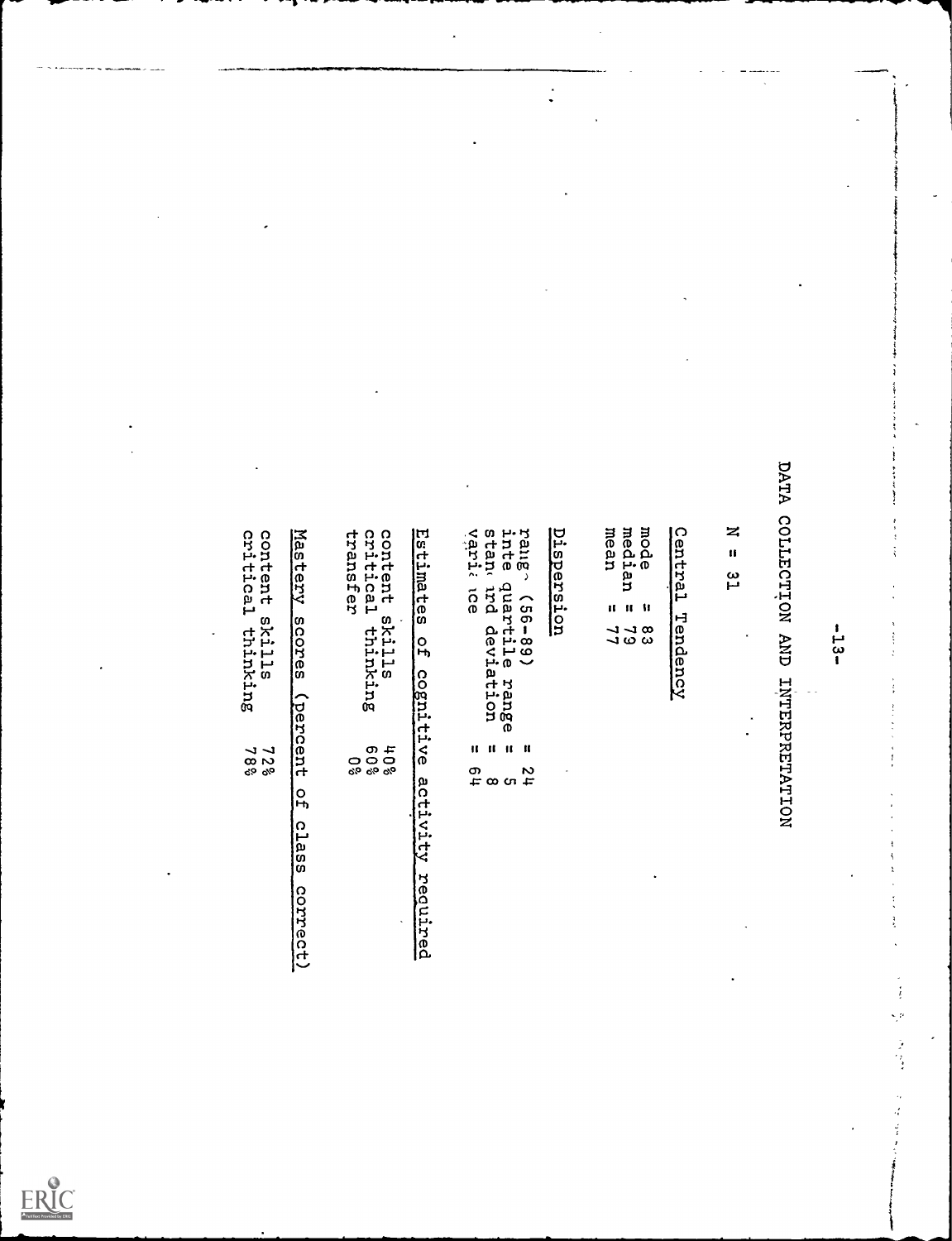$\cdot$ 

ERIC

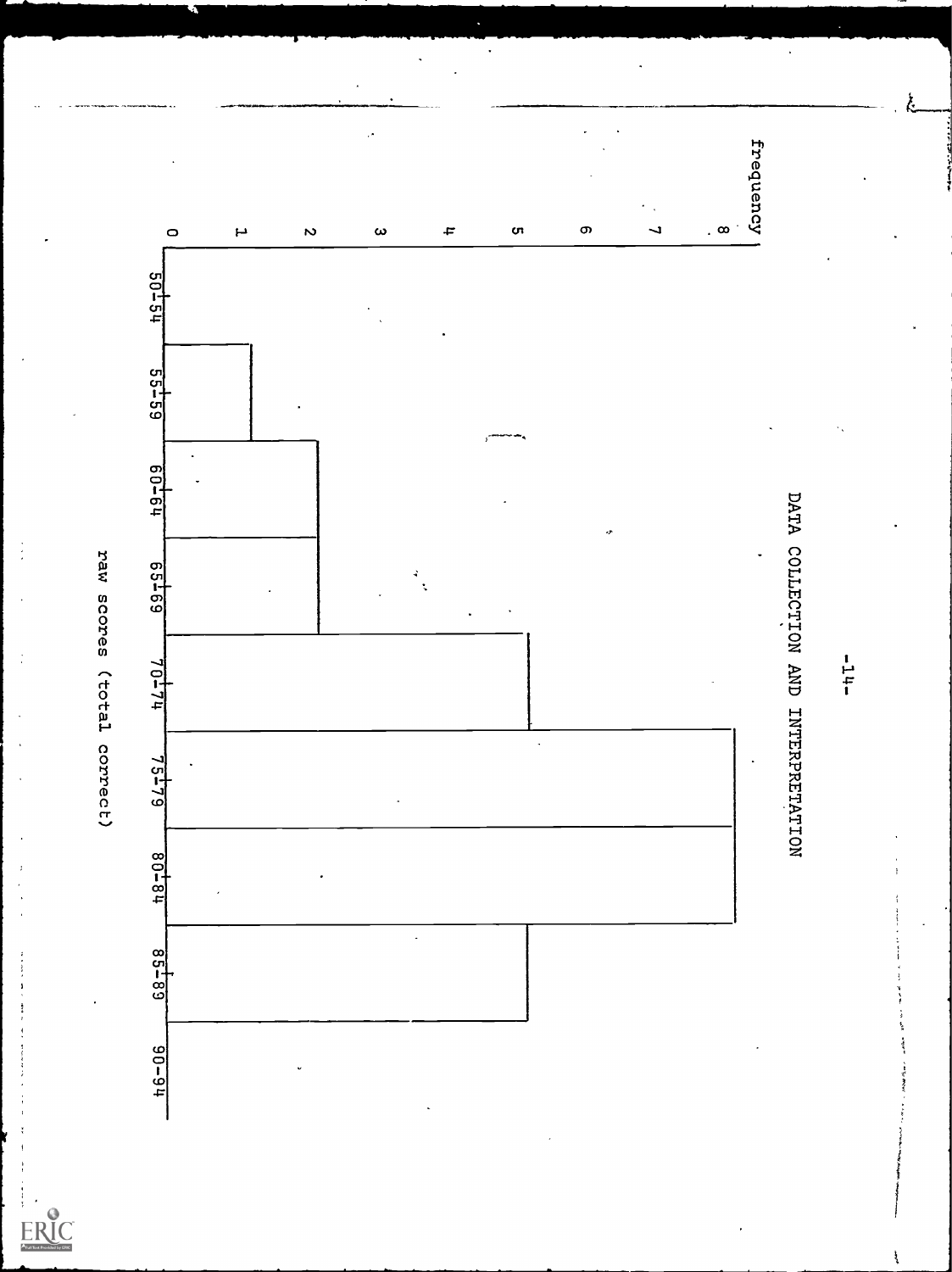evaluation model could plausibly account for the negative skew as a situation wherein the majority of students were attaining the criterion.

#### Step-III - Inferred (By Evaluators) Overall Course Objectives

From the examination analysis, the evaluation committee inferred the following course objectives:

- 1. Students will demonstrate their knowledge of Small Business Management principles by describing in writing how one becomes established in a small business enterprise. The descriptions are to include the following:
	- a. An analysis of the supply-demand phenomenon as it affects small businesses.
	- b. How one acquires a small business.
	- c. How the various community resources available to potential owner are best utilized.
	- d. The part that planning must play in establishing a new business.
	- e. Fiscal policy to follow in the new business.
- 2. The students will demonstrate critical thinking abilr' ity relating to Small Business Management by analyzing, in writing, case studies relative to the following criterion:
	- a. Fiscal management (especially record keeping).
	- b. Personnel management.
	- c. Buying and marketing techniques.

Step IV - Summative Evaluation

Before a final course evaluation is rendered, the individ-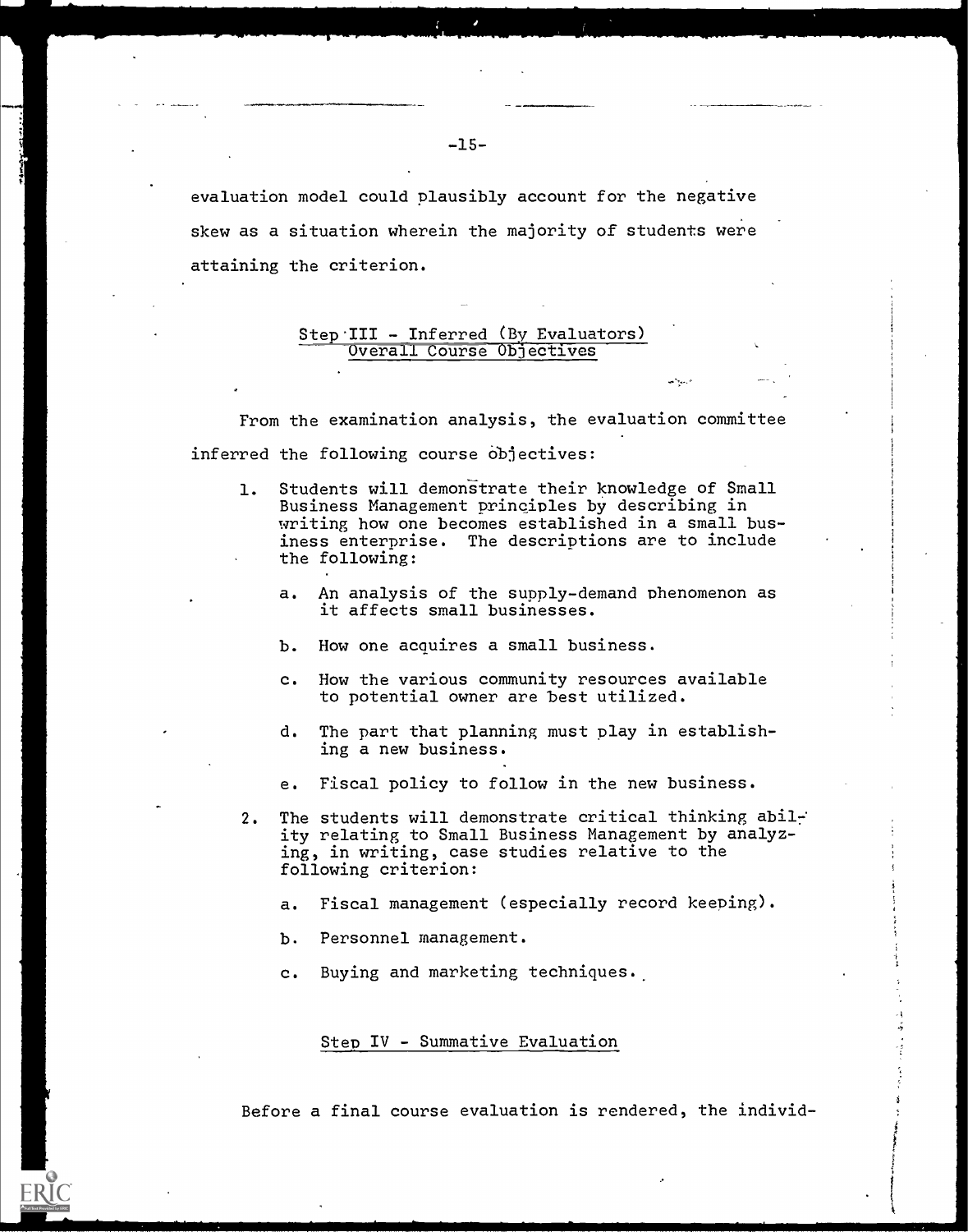ual instructor should be made aware of the findings. He in turn could clarify and/or defend his position relative to the findings. However, the evaluation committee was unable to arrange an audience with the instructor in question. (Time limitations, student unrest, and distance were the primary deterrents). Therefore, the committee made an evaluative decision from available data.

The committee believes the achievement of criterion by most of the students (as reflected in the negatively skewed distribution) reflects acceptable congruency between instruction emphasis and objectives. We have some reservations about the narrow spread (72% - Part I, 78% - Part II) between the two parts when our test analysis indicated 40% content emphasis (primarily Part I) and 60% critical thinking (pri- marily Part II). A higher mastery level on critical thinking skills would have been desirable.

# Summary'

The writers of the report have tried to assume the role of evaluators for a Small Business Management course in University College. The essence of Part II was to apply evaluation Model A developed in Part I of the report. In applying the model, four steps were employed, namely; (a) Examination analysis, (b) Statistical analysis of student responses, (c) Inferred objectives, and (d) Summative evaluation.

The report writers believe the approach to summative

-16-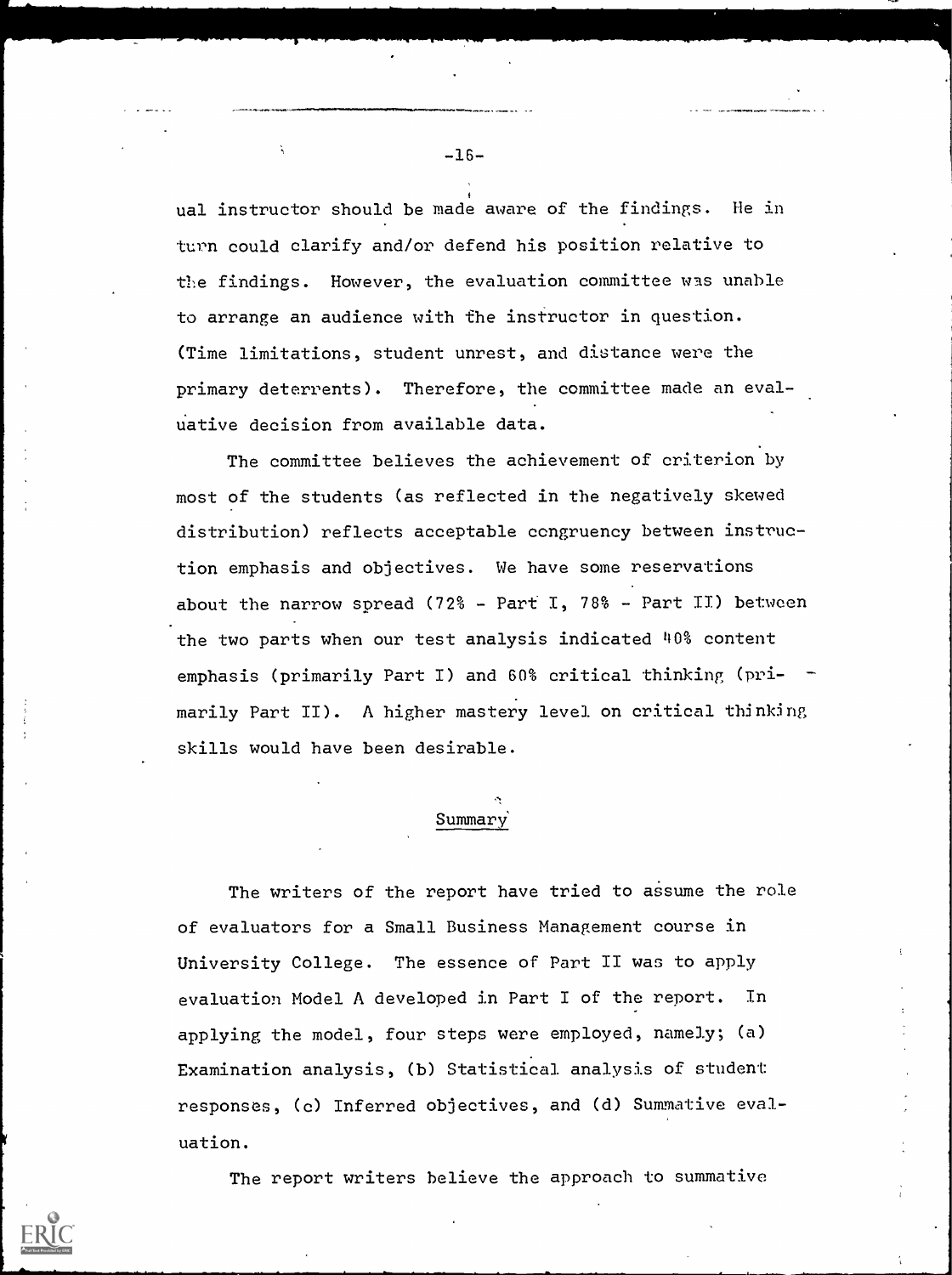evaluation herein described can be an effective tool in an evaluative information arsenal. Evaluation results using the model should certainly be supported by additional information.

What can be done if an evaluator using the model finds a discrepancy between instructional emphasis and student responses? Suppose the discrepancy is traced to a poor test. The following pages illustrate how the instructor might consider developing new test-making skills (Part III). Similar incongruences in evaluation results (i.e., statement of objectives) could be rectified by helpful advice from evaluators or specialists.

**ERIC** 

ir

.

4'

 $-17-$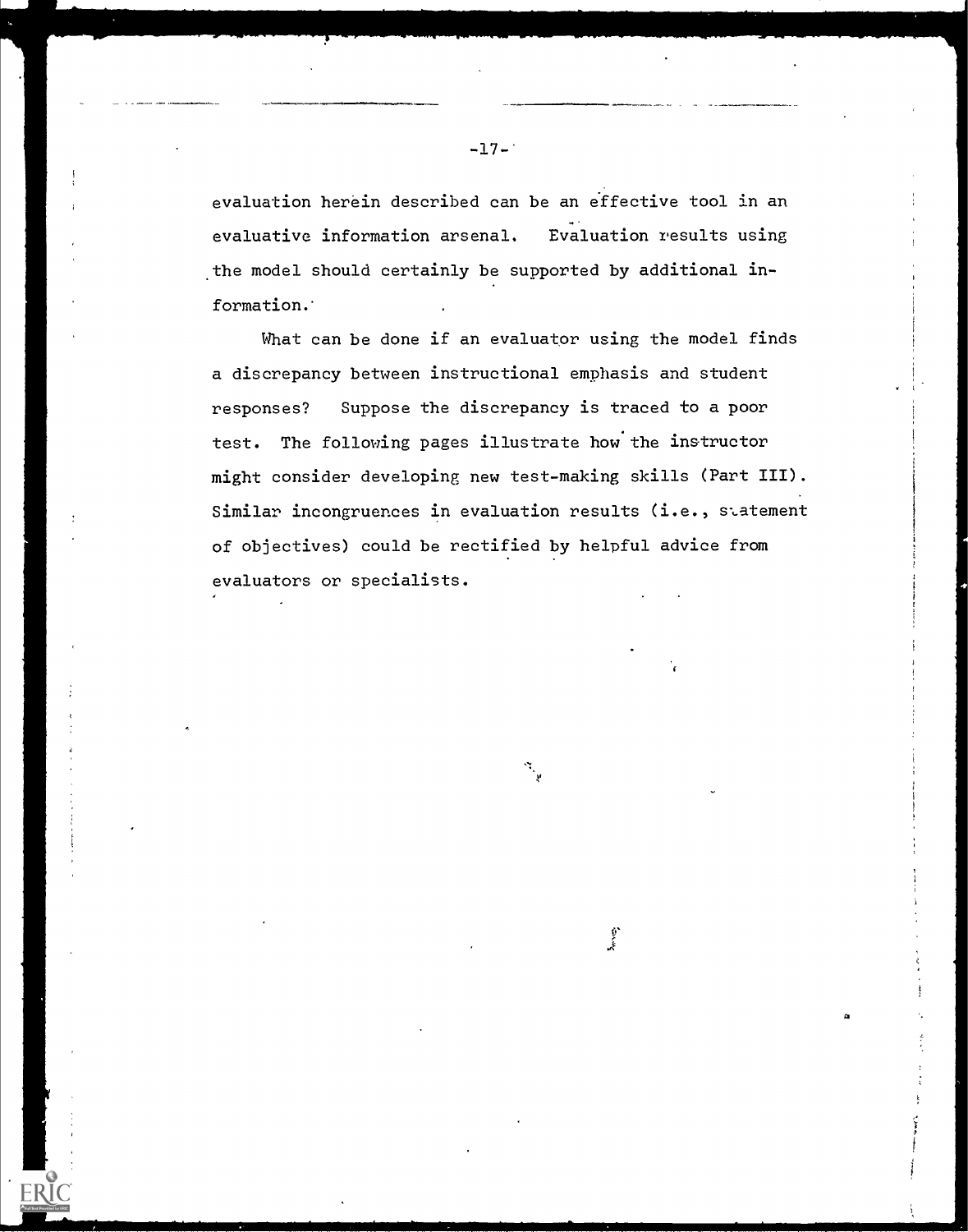Part III

-18-

## Suggestions for Teacher-Made Tests

A crucial part of the evaluation process is the design of an appropriate test by the classroom teacher. In this ,paper, we refer to these classroom tests as custom made tests. The need for a highly sophisticated psychometric tool is obviously unwarranted but surely the validity of the evaluation process is a function of adequately designed tests. On the following pages are several diagrams (Cook, 1966) which map the sequence of steps in preparing and designing a custom made test. A list of references for testmaking follows the diagrams. The texts are recent and readable. The Gorow (1966), Lindvall (1967), and ETS (1969) references are in paperback. The ETS booklet is available free of charge from Educational Testing Services and contains an excellent annotated listing of test construction books.

We have omitted in the PERT diagram the events of statistical analyses. If a test is viewed as an element in formative evaluation, then statistical analyses should be done and this information could be used as a guide to revision of either teaching strategies or of testing strategies.

In the tabular diagram, machine-scoring refers to the IBM Optical Scanning device which will score selection-type (multiple choice, true-false) responses. The optical scanner can be set up with a small machine (534) to give Punched output. From the punched output a TESTAT program can be run which will give  $\cdot$ a complete item analysis.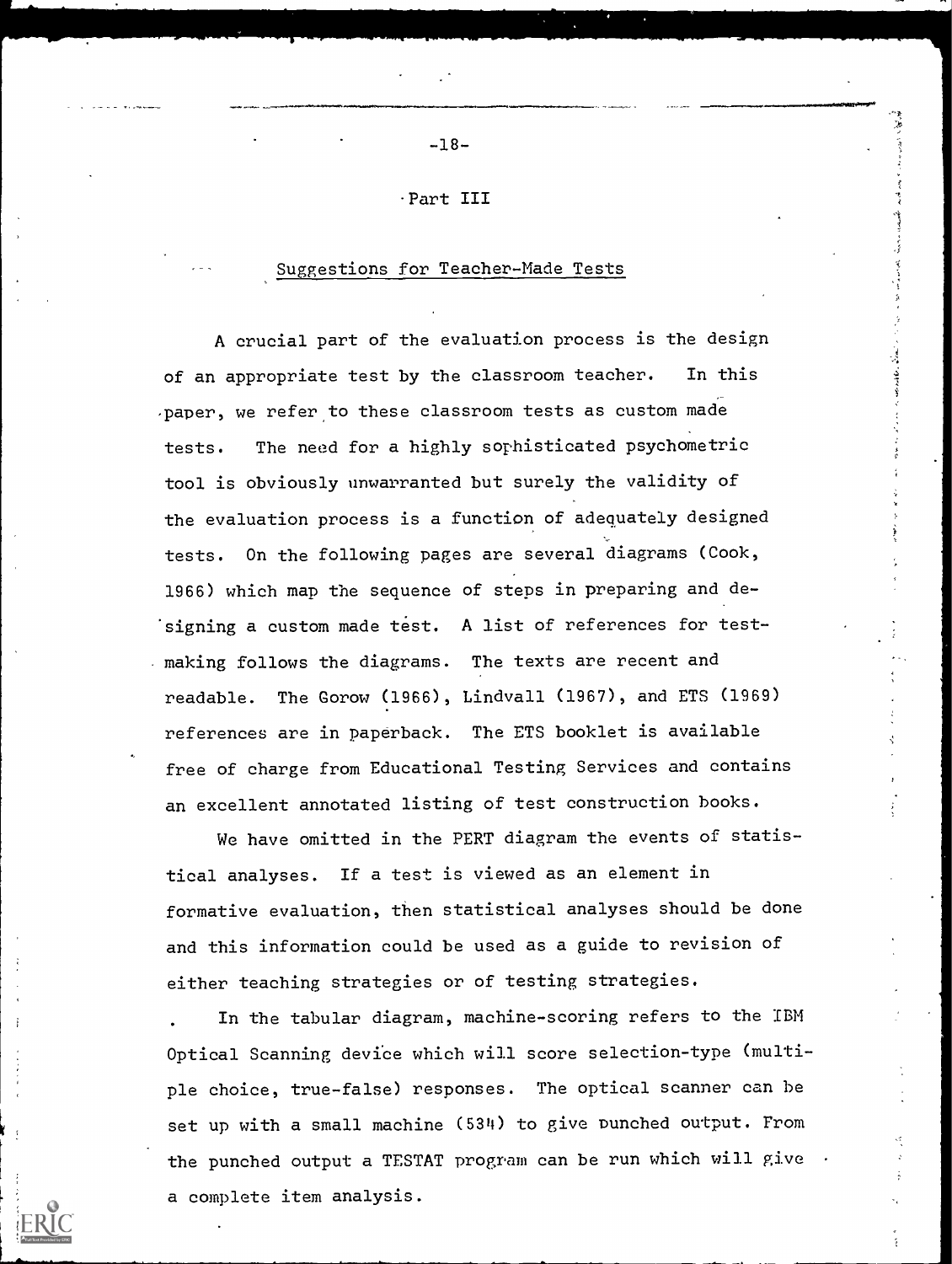|                                       | Test                        | Achievement                                                 |                                                     | <b>LEVEL</b><br>$\circ$        |                              |
|---------------------------------------|-----------------------------|-------------------------------------------------------------|-----------------------------------------------------|--------------------------------|------------------------------|
| Scoring<br>Procedures<br>Answer Sheet |                             | Test Format                                                 | Test Plan                                           | TEART<br>Ē                     |                              |
| Keys<br>Directions                    | Hand Score<br>Machine Score | Items<br>$\ddot{\cdot}$<br>Ņ                                | Content<br>Objectives<br>Purposes<br>Specifications | <b>TEAET</b><br>$\overline{c}$ | Custom-Made Achievement Test |
| v                                     | $\mathcal{S}$               | Statistical Analysis<br>Student Directions<br>Form Assembly |                                                     | LEVEL <sub>3</sub>             |                              |

 $\overline{\phantom{a}}$ 

 $\overline{\phantom{a}}$ 

 $\ddot{\phantom{0}}$ 

.

 $\longrightarrow$ 

ERIC

-19-<br>Custom-Made Achievement Test

する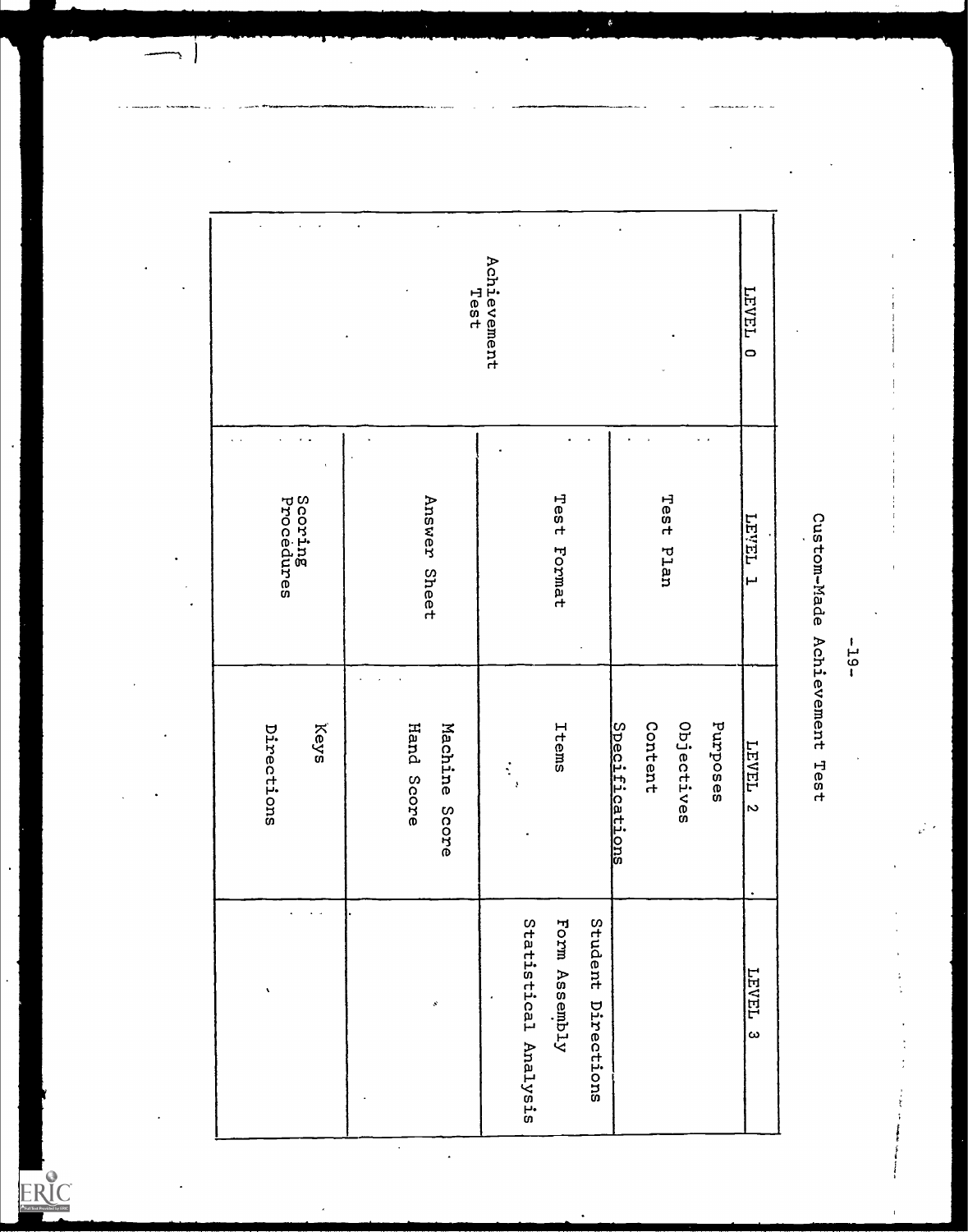...



ERIC

 $\cdot$  $\frac{1}{2}$ 

 $\ddot{\cdot}$ 

i<br>Participation

 $\ddot{\phantom{0}}$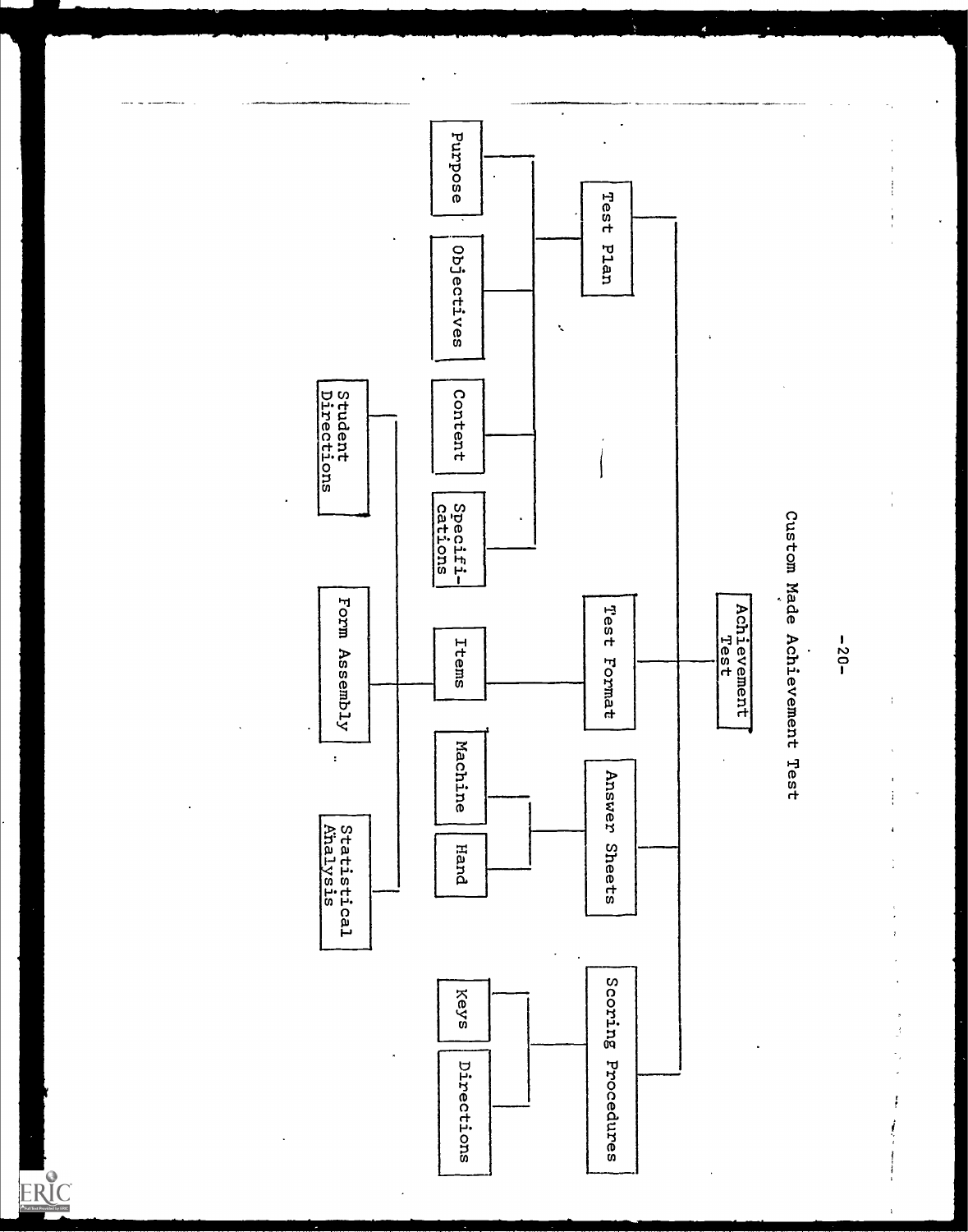



- 
- 
- 
- Complete Objectives
- Complete Content
- $13.$
- $\begin{array}{c} 11 \\ 24 \\ 15 \end{array}$ Complete Final Form<br>Project Complete Start Scoring Procedures<br>Start Final Form of Test

li.

Start Answer Sheet

ERIC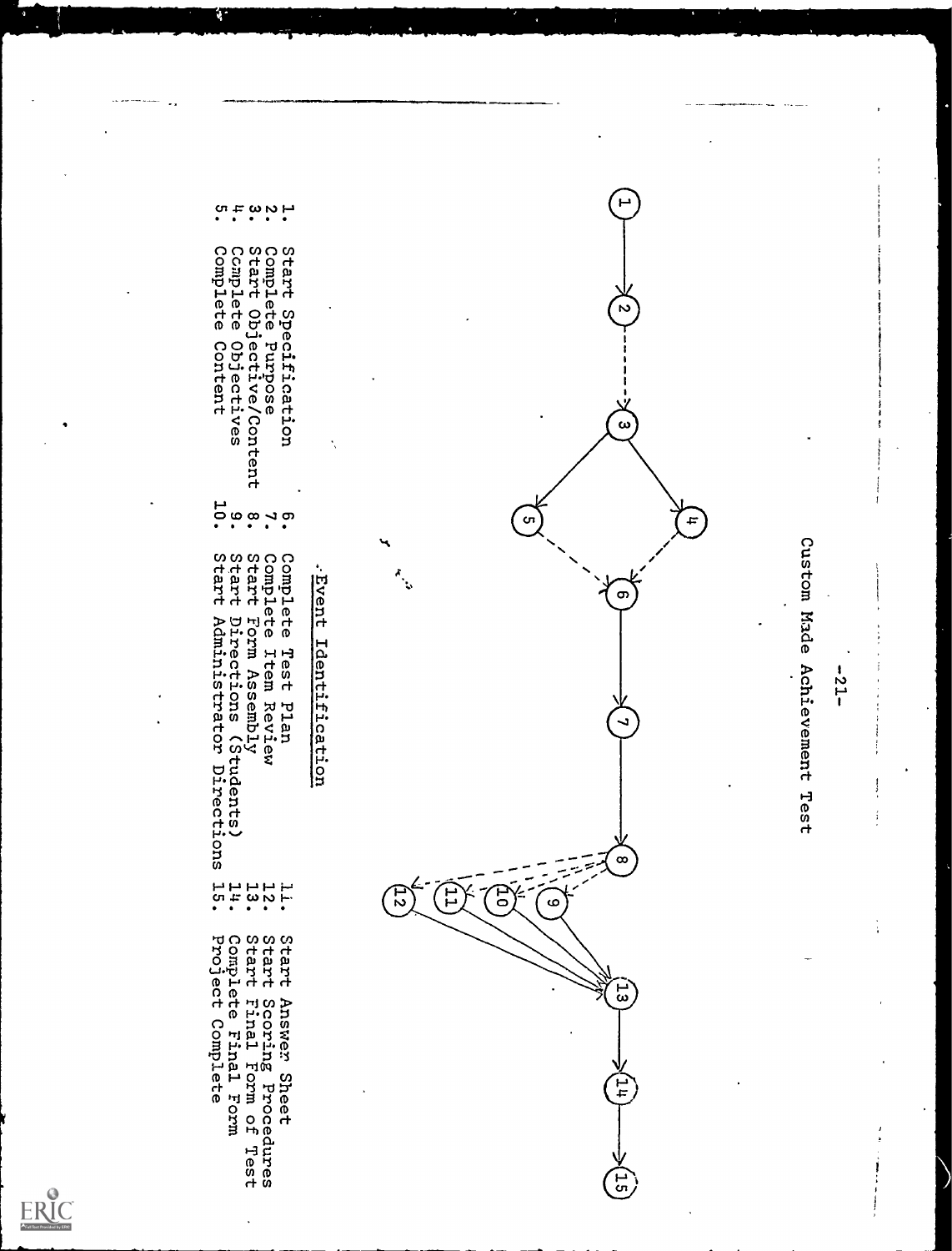### References for Test-Making Procedures

- Adams, G.S. Measurement and Evaluation in Education, Psychology, and Guidance. New York: Holt, 1966.
- Ahmann, J.S. and Glock, M.D. Evaluating Pupil Growth. Boston: Allyn and Bacon, 1967.
- Cook, D.S. Program Evaluation and Review Techniaue: Application In Education. Washington, D.C.: U.S. Government Printing Office (0E012024), 1966.
- Cronbach, L.J. Essentials of Psychological Testing. New York: Harper, 1970.
- Educational Testing Service. Making The Classroom Test. Princeton: ETS, 1969.
- Gorow, F.F. Better Classroom Testing. San Francisco: Chandler, 1966.
- Gronlund, N.E. Measurement and Evaluation in Teaching. New York: Macmillan, 1965.
- Lindvall, C.M. . Measuring Pupil Achievement and Aptitude. New York: Harcourt, Brace and World, 1967.
- Noll, V.H. Introduction to Educational Measurement. Boston: Houghton Mifflin, 1965.
- Thorndike, R.L. and Hagan, E. Measurement and Evaluation in Psychology and Education. New York: Wiley, 1969.